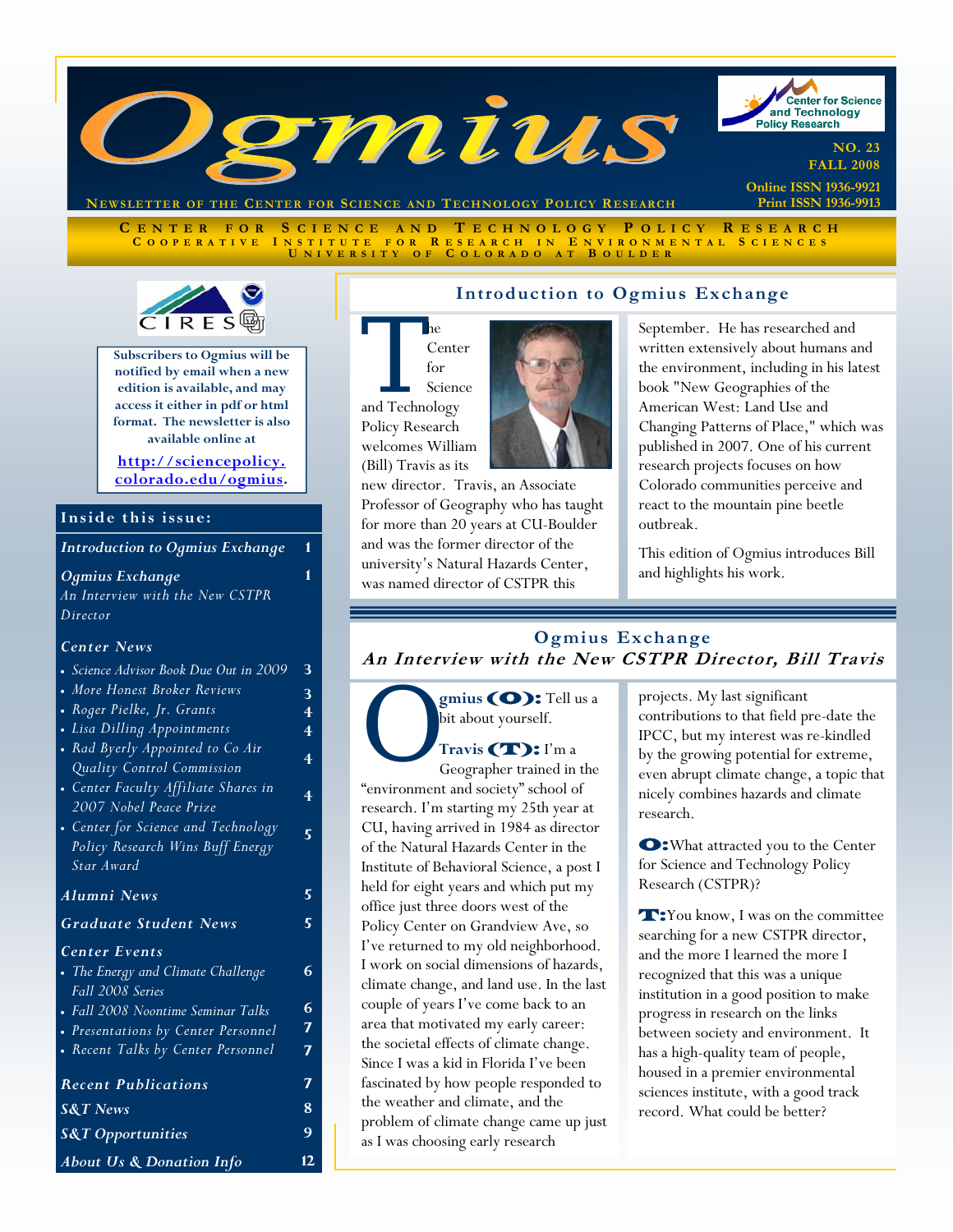O:What do you see as the Center's future work?

**T:**At home, we need to keep up, probably increase, our participation in the University's Sustainable and Renewable Energy Initiative. The Energy Initiative will, for good reason, become a significant institution on campus, with links to the key energy-related federal agencies, the private sector, and NGOs. And while natural science and engineering will play a big role in the EI, we all recognize the importance of integrating the social and policy sciences in it as well. Here's a chance for policy sciences to shine, asking hard, skeptical questions about important policy decisions without becoming advocates for a particular solution.

We will also expand our work in social adaptation to global warming. One question we should pose is: Do current policies aid or hinder adaptation to future climate change? An allied question: What's the relationship between adapting to current climate variability and our longer-term resiliency in the face of climate change? Is it possible that current responses set us up for worse impacts in the future? Here we can extend Roger Pielke's work on disaster impacts; and we also should build on his Science Policy Assessment and Research on Climate ("SPARC") project (http://sciencepolicy.colorado.edu/sparc), seeking new insights into the policy links between atmospheric science and technology, and social benefits.

In the larger sphere of policy science we want to analyze governance questions (applied for example, to the global carbon cycle); ethical dimensions of global change policy; and nations' investment in pure and applied research. All this will build on the Center's record of externally funded and peerreviewed research. *Ogmius* readers will also know that we're growing, conducting a search for a new faculty member, who will bring their own focus and interests to the Center.

#### O:You'd like to focus on climate and society?

**T:**Yes, we have a solid track record in that area, with Roger Pielke's work on hurricane and flood impacts, and global warming, Lisa Dilling's work on carbon cycle governance, and Ben Hale's look at the ethics of remediation. The topic has produced the longest threads and largest archives on our science policy weblog, Prometheus (http:// sciencepolicy.colorado.edu/prometheus). It is an issue central to CIRES and NOAA research, especially within the Western Water Assessment. But, our challenge is to identify a few abiding problems and important questions that might yield to concerted analysis. Just what is the absorptive capacity of our socio-technical systems, or, in another framing: what is dangerous climate change? By focusing on that analysis we side-step the many weaknesses of climate models and predictions, examined closely in the previous issue of Ogmius (see http://

sciencepolicy.colorado.edu/ogmius/archives/issue 22), and build on the basic notions of vulnerability and resilience.

O:You say that you are returning to your earlier work on hazards and climate change; tell us about that early work, and its key findings.

T:I believe that an important insight from hazards research was not so much how vulnerable people are, but how rich was the roster of ways that people adapt. I came to the conclusion that in many cases where hazards managers believe people are acting irrationally, living in risky zones, they actually have found a reasonably efficient accommodation between their preferences and goals, and adaptation to the risk. I also argued that the range of options for adapting land and water use to climate change, both in the U.S and several places around the world, was larger than we often thought. Maybe it is a bias in the way I pose the question, or where I gather my data and examples, but the space for adaptation seems to me quite large, even especially large in the developing world, a view that does not fit typical notions of vulnerability. For the last decade I have also focused my work on land use as reflecting nature and society interaction. And, partly in reaction to having spent so much time early on in airplanes and distant lands, studying climate and water in the Mekong, Zambezi and elsewhere, I fixed this land use work on the Western U.S., in my own backyard, so that I could be routinely on the ground and intimately familiar with the landscapes and places and people I was studying and writing about. So I examined how ranches evolved as land use and cover entities in the rural West, and how suburbs grew, and I've tried to test arguments about the sustainability of resource systems like Great Plains farming. I've been impressed by the persistence of some land uses repeatedly decried as unsustainable. This suggests that despite the emergence of what some call "sustainability science" we still have trouble telling sustainable from unsustainable resource systems. And, again, the power of preferences, and market-like processes, has impressed me. Ranchers may blame drought and government regulations for making them sell out, but research by me and colleagues has shown that demand for alternative uses dominates the pattern of land use change, and that internal forces, especially family dynamics, are as important as external forces.

O:What other research questions do you want to tackle?

T:Two things. First, I'm a bit of an un-recovered behavioralist, who assumes that people respond to the environment they perceive, not the environment described by scientific analysis. That is, we bring biases, heuristics, ideologies, and all manner of cultural filters to deciding how to manage nature, or to respond to a risk or to some event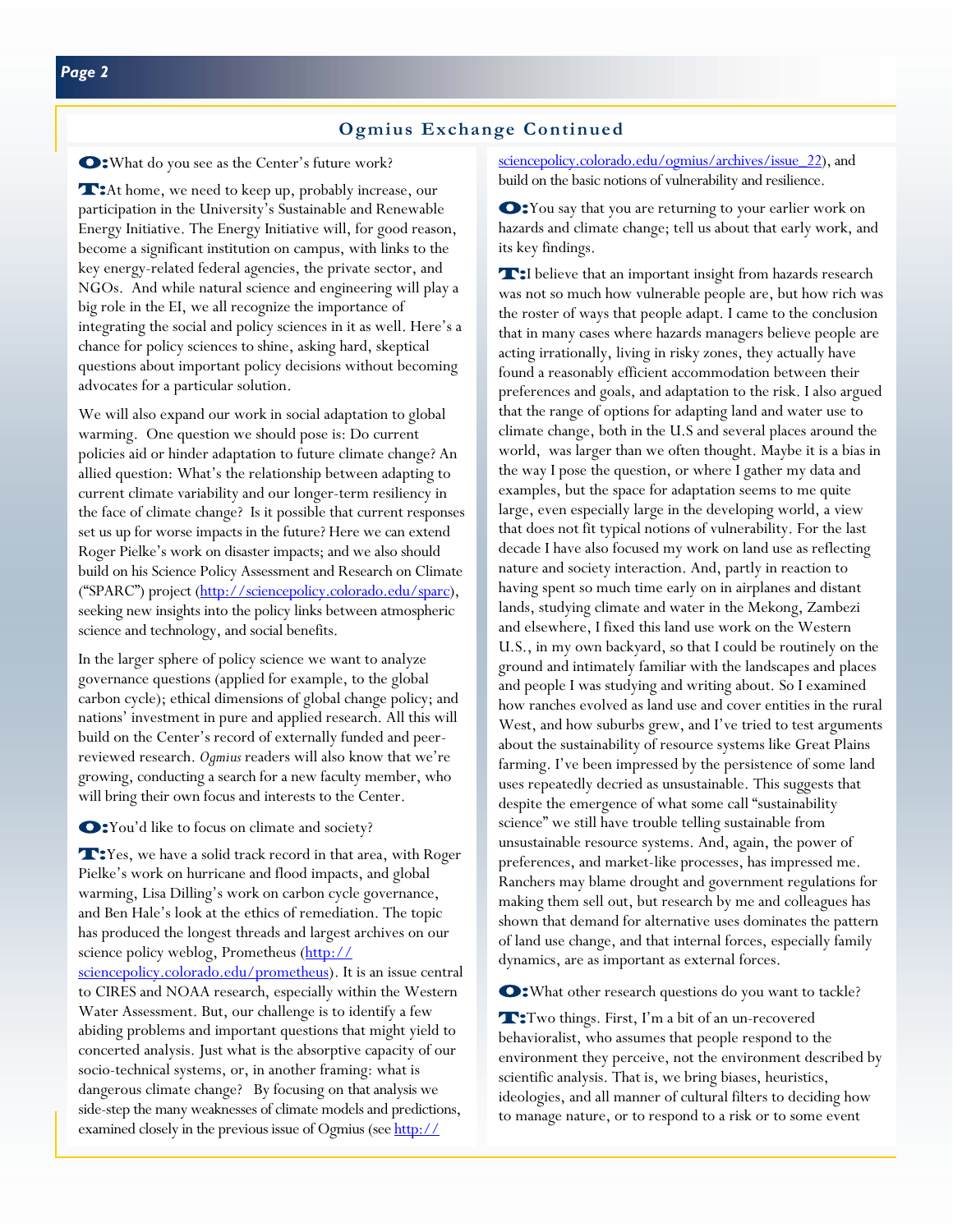# **Ogmius Exchange Continued**

like a major wildfire or ecosystem change. Fallacies in our interpretations of nature, I believe, yield bad policies, so I've worked to document those misperceptions. My current book project explores the many ways that we misinterpret nature, and my goal is to flesh out the argument in a detailed, empirical way, including evidence I've gathered in cases ranging from ranchers in Colorado to water resource managers in the Mekong. Second, I want to push hard on the so-called "levee effect", the notion that by providing some level of hazard risk reduction to an area that we actually attract more development that would have gone elsewhere and incur greater net loss in the long term when, inevitably, the protections or mitigations or response plans are overwhelmed (aka the catastrophe hypothesis, or the "safe development paradox"). I like its contrarian hypothesis, but can it be demonstrated? It sure gets mentioned more than it gets measured.

O:Back to the CSTPR, what about other aspects of science and technology policy?

T:We are, first and foremost, a Center where faculty and students can pursue abiding questions at the intersection of policy, science, environment and society. So the academic curiosity of CSTPR affiliates will shape the totality of our work. And certainly we want to be part of the great traditions of this field, posing questions about innovation and R&D, the relationship between research and policy, and the many technical questions facing the nation and the Obama administration, on energy for example. Energy, climate and society strike me as logically demanding much of our attention, constituting our "brand" if you will, but underlying many such problems are questions about risk management, public sector decision-making, and unintended consequences. The growing attention paid to geo-engineering solutions to global warming raises abiding questions about technology, governance and ethics; and brings to mind past Center research on the space program and other technologies.

In many ways the challenges and opportunities we face as a research team are ones that environment and society researchers have struggled with for decades: how do we integrate knowledge from social and policy sciences into technologies like weather and climate forecast systems, renewable energy, disaster reduction, and ecosystems management? I do believe something of a "sustainability science" is emerging, but are our science and technology policies ready for it?

> William Travis william.travis@colorado.edu

# **Center News Science Advisor Book Due Out in 2009**

ollowing up from the highly acclaimed lecture series "Policy, Politics, and Science in the White House: Conversations with Presidential Science Advisors" which featured the current and six former presidential science advisors, the Center's Roger Pielke, Jr. and Bobbie Klein have edited a book titled "Presidential Science Advisors: Perspectives and Reflections on Science, Policy and Politics." The book features chapters by each

science advisor who participated in the series, along with chapters by congressional and science policy experts reflecting on the role of science and policy in the White House. The book describes the practical realities of providing science advice in the White House, and includes some never-before revealed information. The book will be published in 2009 by Springer Press.

# **Center News More Honest Broker Reviews**

Sistorian of science Ronald E.<br>
Doel has a strongly positive<br>
review of Roger Pielke, Jr.'s<br>
The Honest Broker (http://<br>
sciencepolicy.colorado.edu/publications/ Doel has a strongly positive review of Roger Pielke, Jr.'s The Honest Broker (http:// special/honest\_broker) in the current issue of Isis (http://



www.journals.uchicago.edu/doi/full/10.1086/593277) (subscription required), calling it an "original, thoughtprovoking book" and noting the "important contribution Pielke has made to the history of recent science."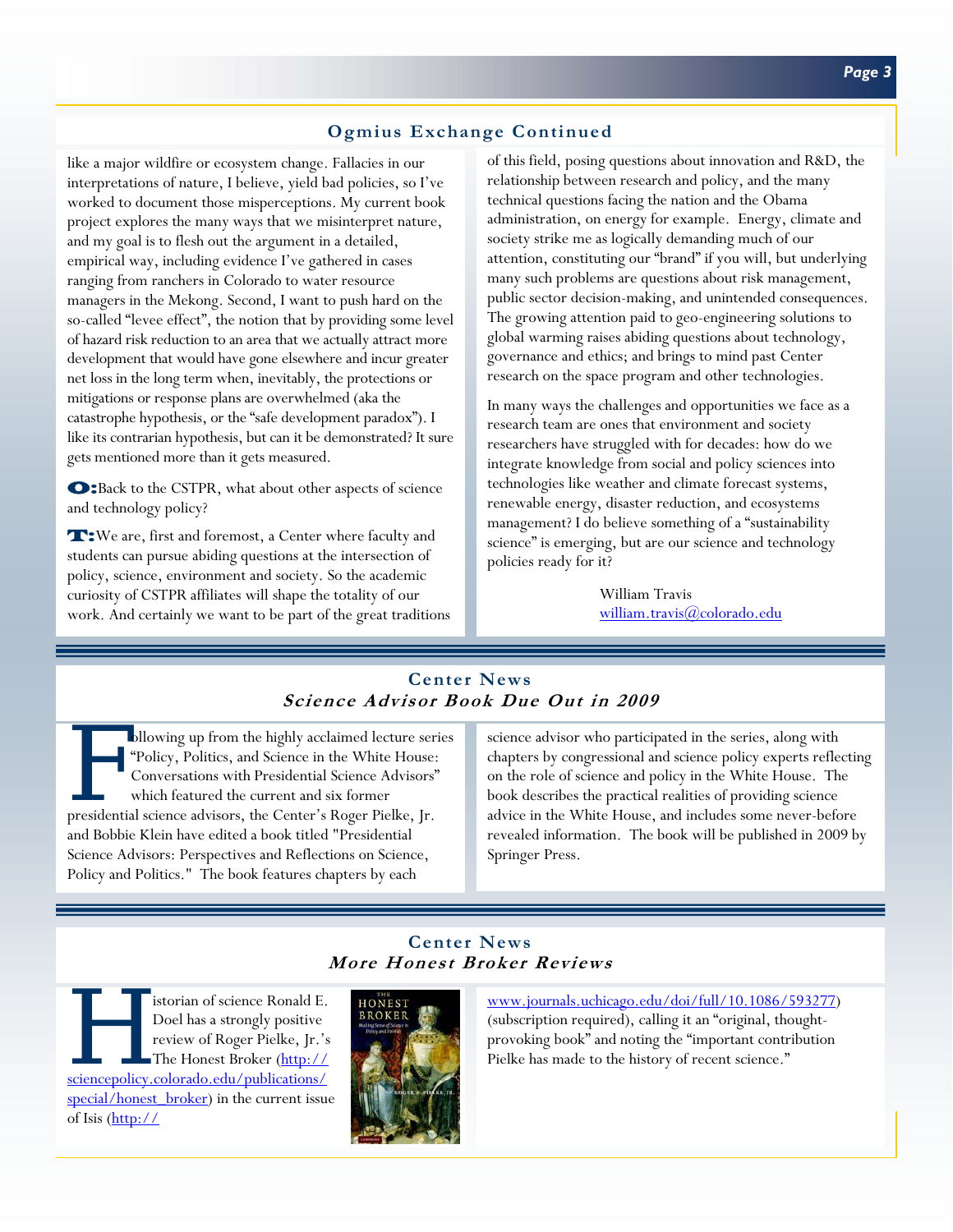# **Center News Roger Pielke, Jr. Grants**

Separate Pielke, Jr. was<br>recently awarded two grants by the Nation Science Foundation: recently awarded two grants by the National Science Foundation:

• "Investigating the Origins and Evolution of 'Basic Research' as a Political Symbol" will focus on the exact phrase "basic research" as a political symbol representing



a concept that has otherwise been characterized as pure

research, fundamental research, frontier research and transformative research, among other terms.

• "Reconciling Supply of and Demand for Research in the Science of Science and Innovation Policy" will fund a collaborative bilateral workshop between scholars in Norway and the United States to address the following question: How can scholars who study science and innovation policy contribute more effectively to the needs of policy makers facing decisions about science and innovation policy?

# **Center News Lisa Dilling Appointments**

isa Dilling was recently<br>appointed an editor of<br>Weather, Climate and<br>Society (http:// appointed an editor of Weather, Climate and Society (http:// www.ametsoc.org/pubs/ journals/wcs/index.html), a new interdisciplinary journal devoted to connecting science and society in the area of weather and



climate. She was also appointed as a new member of the President's Advisory Committee on University Relations for UCAR.

# **Center News Rad Byerly Appointed to Co Air Quality Control Commission**

ad Byerly has been<br>
appointed by Governor Bi<br>
Ritter to serve a three yea<br>
term on the Colorado Air<br>
Quality Control Commission (http:// appointed by Governor Bill Ritter to serve a three year term on the Colorado Air www.cdphe.state.co.us/op/aqcc/). EPA has delegated to Colorado its legal



authority under the Clean Air Act, so the AQCC is the rulemaking body for the State. Through his vote on the commission Rad will be making decisions on regulations based in part on scientific information, and bringing this experience to the Center.

# **Center News Center Faculty Affiliate Shares in 2007 Nobel Peace Prize**

P aul Komor, Energy Education<br>
Director at the CU Energy<br>
Initiative and Faculty Affiliate<br>
of the Center, shared in the<br>
2007 Nobel Peace Prize, awarded to Al Director at the CU Energy Initiative and Faculty Affiliate of the Center, shared in the Gore and the Intergovernmental Panel on Climate Change (IPCC) "for their



efforts to build up and disseminate greater knowledge about man-made climate change, and to lay the foundations for the measures that are needed to counteract such change". The IPCC consists of a large number of scientists and researchers – including Paul, who co-authored a chapter on "Mitigation Options for Human Settlements" in the IPCC's Second Assessment Report.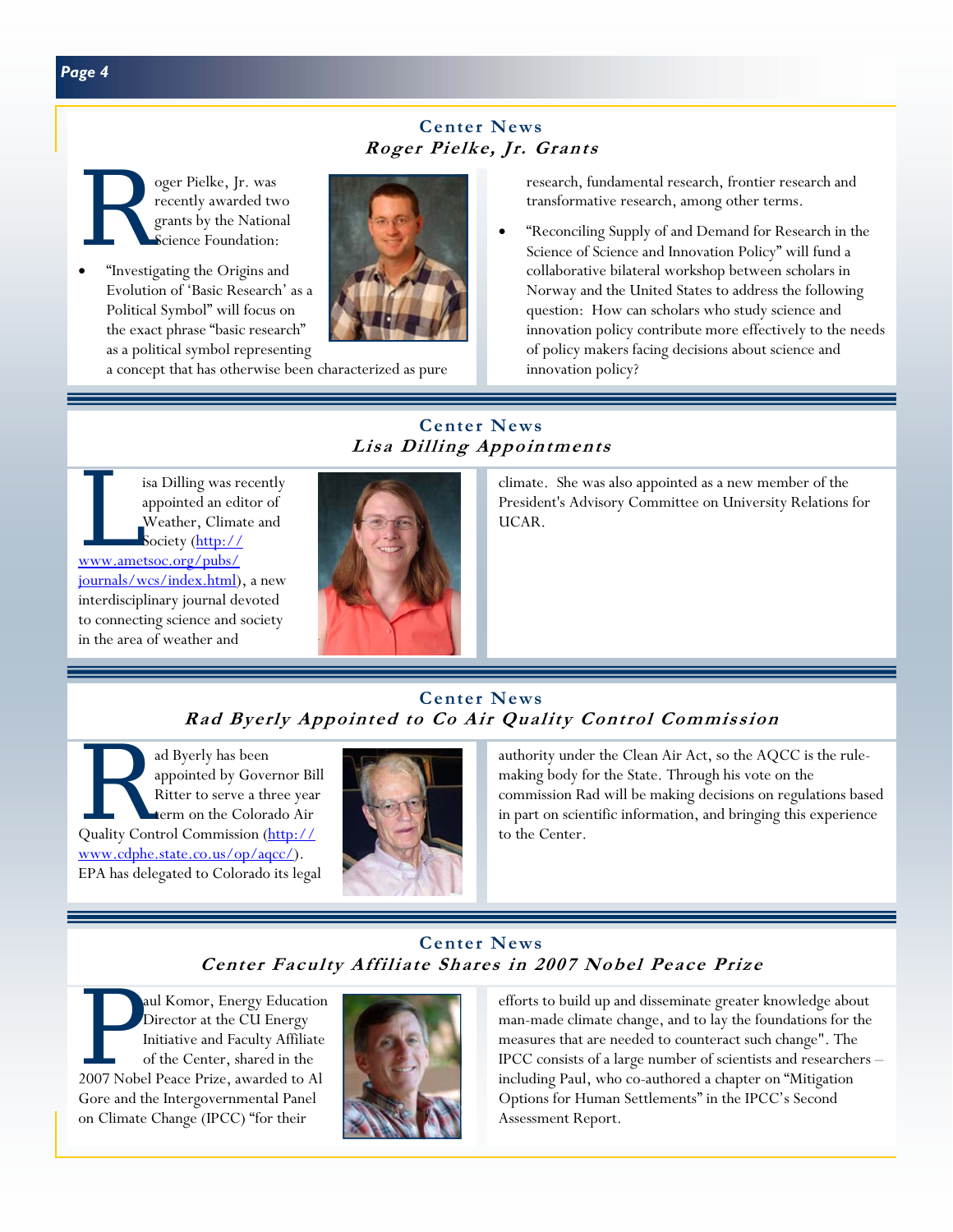# **Center News Center for Science and Technology Policy Research Wins Buff Energy Star Award**

The historic<br>
bungalow<br>
housing the<br>
Center for<br>
Science and Technology bungalow housing the Center for Policy Research on the CU-Boulder campus attained Buff Energy Star status during the 2007-08 fiscal year, with building employees reducing



energy usage by at least 5 percent over the previous fiscal year. Specific actions that resulted in savings included turning off lights when not in use, enabling power-management features on computers and other office equipment, relying more on daylight, reporting energy waste to the campus conservation hotline and building energy audits. For more information see: http://www.colorado.edu/news/r/ e98b122108fcf093caae5bb3cc01ac99.html.

# **Alumni News Elizabeth McNie and Jason Vogel**

The Society for the Policy Sciences (http://<br>
www.policysciences.org/sops.cfm) recently<br>
announced that CSTPR alumni won two out of<br>
three of its annual awards (<u>http://</u><br>
www.policysciences.org/awards.cfm) this year. The www.policysciences.org/sops.cfm) recently announced that CSTPR alumni won two out of three of its annual awards (http:// Paper Prize for 2008 was awarded to 2008 ENVS Ph.D. recipient Elizabeth C. McNie

(http://www.cla.purdue.edu/ polsci/facstaff/faculty/ mcnie.html), now an assistant professor at Purdue, for her article, "Reconciling the Supply of Scientific Information with User Demands: An Analysis of the Problem and Review of the Literature," Environmental Science & Policy 10 (2007) 17-38.



The Harold D. Lasswell Prize for 2008 was awarded to Jason Vogel, along with Elizabeth Lowham, for their article, "Building Consensus for Constructive Action: A Study of Perspectives on Natural Resource Management," Journal of Forestry (January/February, 2007) 20-27. Jason received his Ph.D. in Environmental Studies from CU and is now at Stratus.



Jason has also been hired to teach the Quantitative Methods course for the Science and Technology Policy certificate program in the spring.

# **Graduate Student News Marilyn Averill**



ENVS and CSTPR graduate student, has two publications forthcoming:

Averill, Marilyn. 2009. "Law and Society." Invited chapter submitted to the Oxford Handbook of

Interdisciplinarity, R. Frodeman, J.T. Klein and C. Mitcham



Averill, Marilyn. 2009. Invited paper (in prep.) for the University of Nebraska Law Review synthesizing presentations made at the Environmental Resilience and Law Symposium, Lincoln, Sept. 25, 2008.

Marilyn has joined the Steering Committee of the Research and Independent Non-Governmental Organizations (RINGOs) to the United Nations Framework Convention on Climate Change and attended COP15 in Poznan, Poland.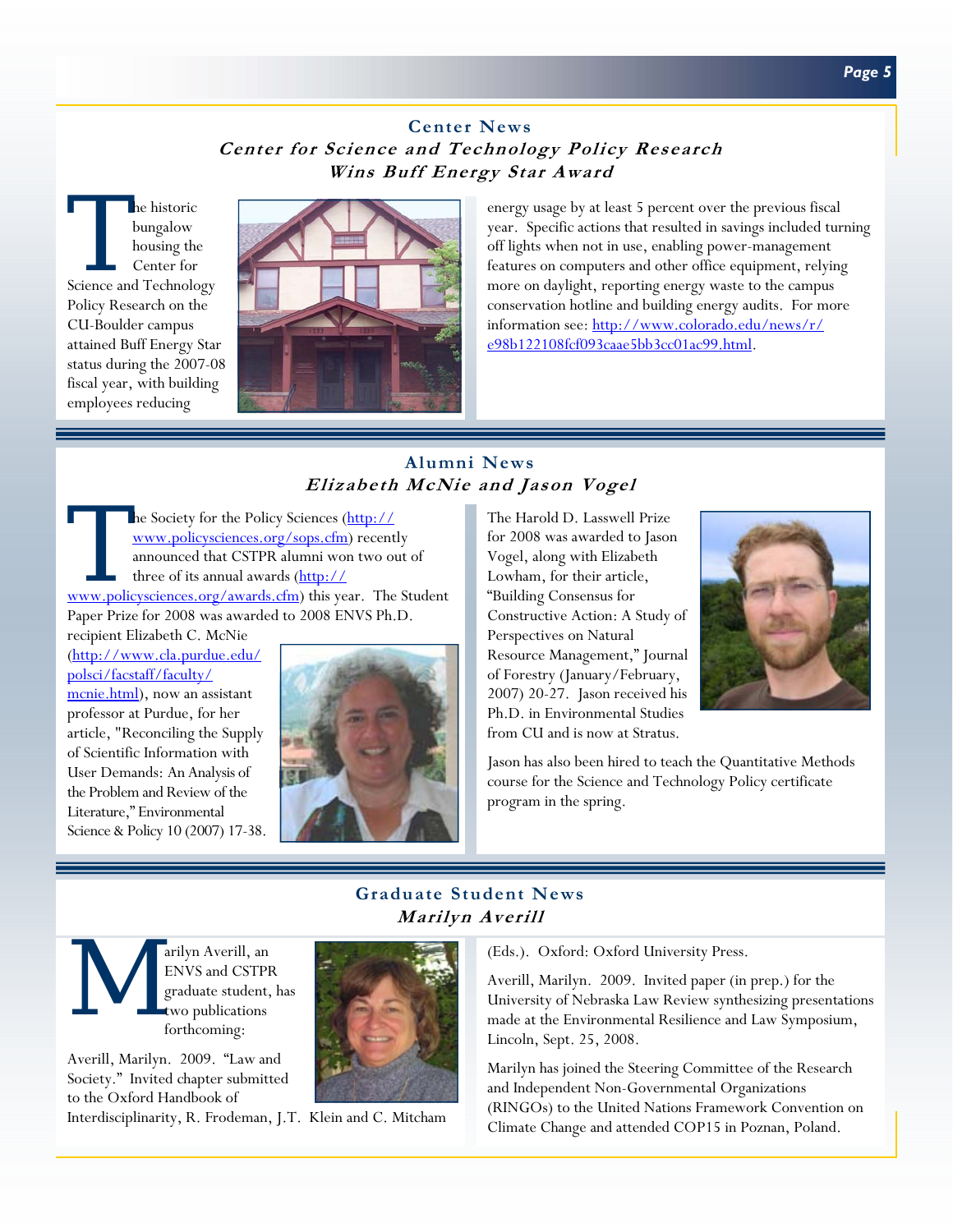# **Center Events The Energy and Climate Challenge Fall 2008 Series**

The Center,<br>
along with the<br>
CU Energy<br>
Initiative,<br>
cosponsored a series of along with the CU Energy Initiative, lectures and panel discussions on the CU-Boulder campus this fall to examine the challenge of meeting rapidly rising global energy demand while bringing



greenhouse gas emissions under control. The series was intended to foster discussion and debate on these issues to coincide with the 2008 presidential campaign.

The first event, a panel discussion held on September 16, addressed the topic: "The Energy and Climate Challenge: Have We Underestimated the Size of the Challenge?" The panelists included Roger Pielke, Jr., CIRES Center for Science and Technology Policy Research; Tom Wigley, National Center for Atmospheric Research; Frank Laird, Graduate School of International Studies, University of Denver; and Gwyn Prins, London School of Economics Mackinder Centre for the Study of Long Wave Events.

The second panel discussion held on October 30 addressed the topic: "Do We Need a "Manhattan/Apollo Project" To Solve the Energy/Climate Problem?" The panel addressed whether greater use of today's energy technologies take us to climate stabilization, or whether we need a large-scale investment in new energy research and development on the order of the

Manhattan Project that developed the atomic bomb in WWII and the Apollo Project that sent a man to the moon. The panelists included Craig Cox, Interwest Energy Alliance; Rad Byerly, Jr., Center for Science and Technology Policy Research; Pete Geddes, Foundation for Research on Economics & the Environment; Chuck Kutscher, National Renewable Energy Laboratory; and Gregory F. Nemet, La Follette School of Public Affairs and Nelson Institute for Environmental Studies, University of Wisconsin. Paul Komor of the Energy Initiative moderated the panel.

The final event was a November 17 keynote address by Daniel Kammen, Class of 1935 Distinguished Professor of Energy, University of California-Berkeley, that opened a day-long research symposium on energy and climate sponsored by the CU Energy Initiative.

The keynote address was followed by a panel discussion including Tom Weimer, Minority Staff Director for the House Select Committee on Energy Independence and Global Warming; Jean Fruci, Staff Director, Subcommittee on Energy and Environment, House Committee on Science and Technology; and Michael Rodemeyer, former Assistant Director for Environment in the Office of Science and Technology Policy in the Executive Office of the President in the Clinton administration, and Chief Democratic Counsel for the U.S. Congress House Committee on Science and Technology. For more information see: http:// sciencepolicy.colorado.edu/outreach/ecc\_series.html.

Videotapes of all three events are online at: http:// ei.colorado.edu/index.php?id=320.

# **Center Events Fall 2008 Noontime Seminar Talks**

**Mary Tyszkiewicz**, Venture Capital Concept Analysis, September 8, 2008.

**Frank Laird**, Changing Technological Systems: Comprehensive Policy for Renewable Energy, October 13, 2008.

**Barbara Farhar**, Zero Energy Homes, October 20, 2008.



**Frank Laird gives a talk on October 13, 2008.** 

**Marilyn Averill**, Climate Litigation: The Role of the Judiciary in U.S. Climate Policy, October 27, 2008.

**Jerry Peterson**, A nuclear physicist in the Department of State, November 10, 2008.

All talks are free and open to the public and held at the Center for Science and Technology Policy Research's conference room from noon- 1:00 pm. For directions see: http:// sciencepolicy.colorado.edu/about\_us/find\_us.html.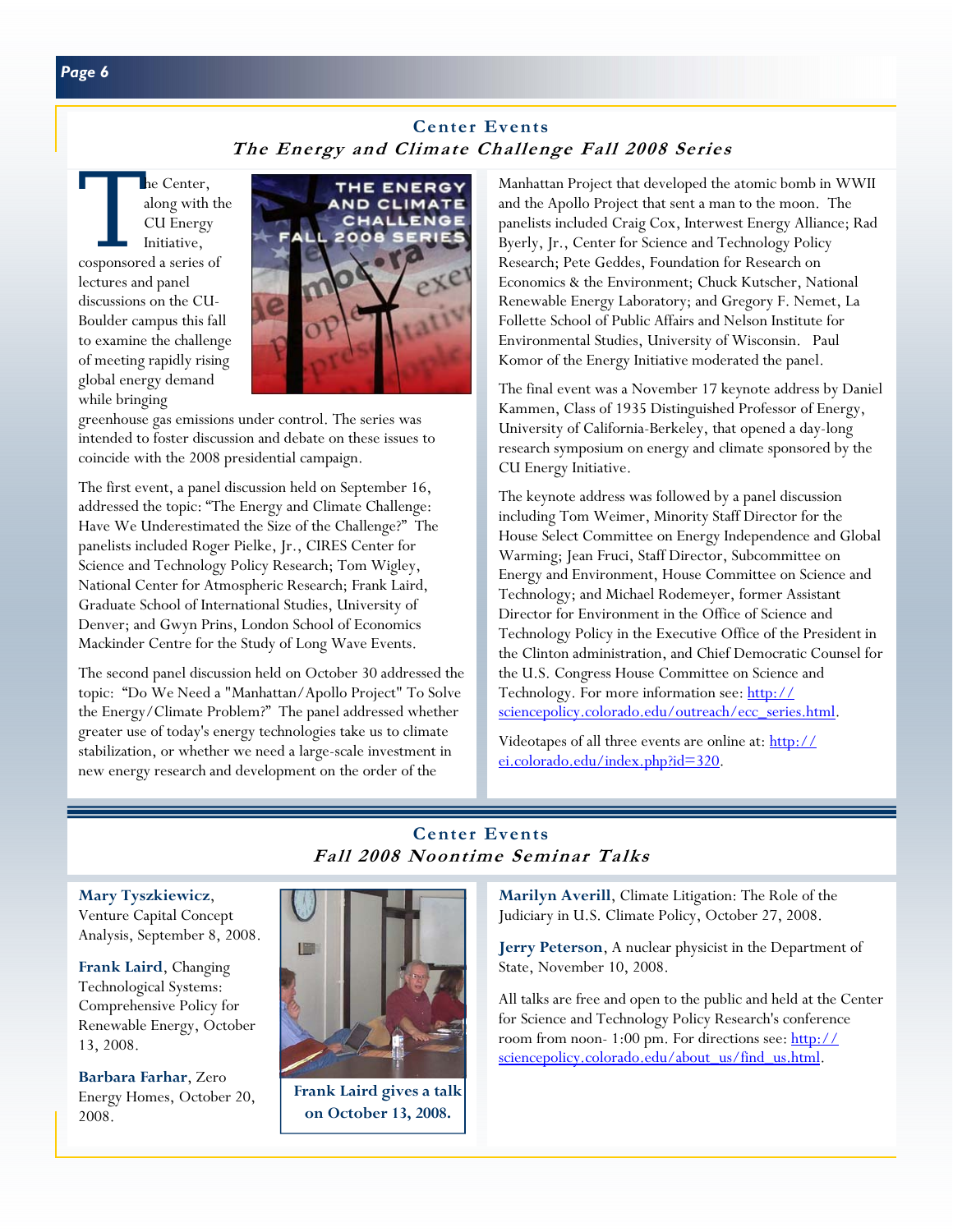# **Center Events Presentations by Center Personnel**

**Marilyn Averill**, The Ethics of Climate Adaptation. Presentation at a side session sponsored by Rock Ethics Institute at the United Nations Climate Change Conference (pending UNFCCC acceptance), Poznan, 2008.

**Marilyn Averill**, The Complexities of International Climate Policy. Presentation at the American Meteorological Society Annual Meeting, Phoenix, January 2009.

**Lisa Dilling** and **Elisabeth Failey**: Management of carbon across sectors and scales: Insights from land use decision making. AGU Meeting, San Francisco, CA, December 19, 5:30 pm.

**Elisabeth Failey** and **Lisa Dilling**: Understanding Human Decision Making as a Driver for Carbon Sequestration on Land (poster presentation). AGU Meeting, San Francisco, CA, December 17, 8:00-11:00 am poster session.

# **Center Events Recent Talks by Center Personnel**

## **Marilyn Averill**,

Climate Litigation: The Role of the Judiciary in U.S. Climate Policy, Center for Science and Technology Policy Research, Boulder, Oct. 27, 2008.

## **Roger Pielke, Jr.**,

Scientists in Highly Politicized Debates, Cornell University, October 23, 2008.

### **Marilyn Averill**,

Commentator for "Climate Change, Federal Land, and

Resilience" by Robert L. Glicksman at the University of Nebraska School of Law Environmental Resilience and Law Symposium, Lincoln, Sept. 25, 2008.

**Lisa Dilling**, Carbon cycle science and policy. Guest lecture for Raj Pandya's class "Introduction to Climate Change," Colorado College, Colorado Springs, CO, Sept. 17, 2008.

**Benjamin Hale**, Restoration and Remediation as Redress to Wrongdoing, Clemson University, September 5-7, 2008.

**Bill Travis**, The Ecological Impacts of Climate Change Panel, CU-Boulder, August 23, 2008.

**Lisa Dilling**, Assembling the Policy Puzzle Panel, CU-Boulder, August 23, 2008.

**Roger Pielke, Jr.**, Prospects for Governing Emerging Technologies: Comments, Big Sky, MT. August 17-22, 2008.

**Marilyn Averill**, Managing Climate Uncertainties. Poster presentation at the Gordon Research Conference on Science and Technology Policy, Big Sky, MT, August 2008.

**Roger Pielke, Jr.**, Social Dimensions of Climate Change Panel, CU-Boulder, August 22, 2008.

**Benjamin Hale**, Co-Coordinator for the Rocky Mountain Ethics Congress, CU Boulder, August 8-10, 2008.

**Roger Pielke, Jr.**, Climate Change, Economics, & the Courts, Bozeman, Montana, July 2008.

**Roger Pielke, Jr.**, 33rd Annual Hazards Research and Applications Workshop, July 12-15, 2008.

**David Cherney**, Integrative Conservation Problem Solving Workshop: Methods to Bridge the Natural and Social Sciences, Chattanooga, TN, July 13, 2008.

**David Cherney**, The American West's Longest Land Mammal Migration, Newport, RI. July 2, 2008.

## **Recent Publications**

he following represents a sample of the numerous publications authored by Center staff. For a complete, searchable list, with online versions of most articles, visit our Publications page: http://sciencepolicy.colorado.edu/publications.

**Cherney, D.N. and Clark, S.G., 2008. The American West's Longest Large Mammal Migration: Clarifying and Securing the Common Interest. Policy Sciences.** 

Abstract: Over the last 10 years, conflict has grown over a 170-mile pronghorn antelope (Antilocapra americana)

**Marilyn Averill gives a talk on October 27, 2008.** 

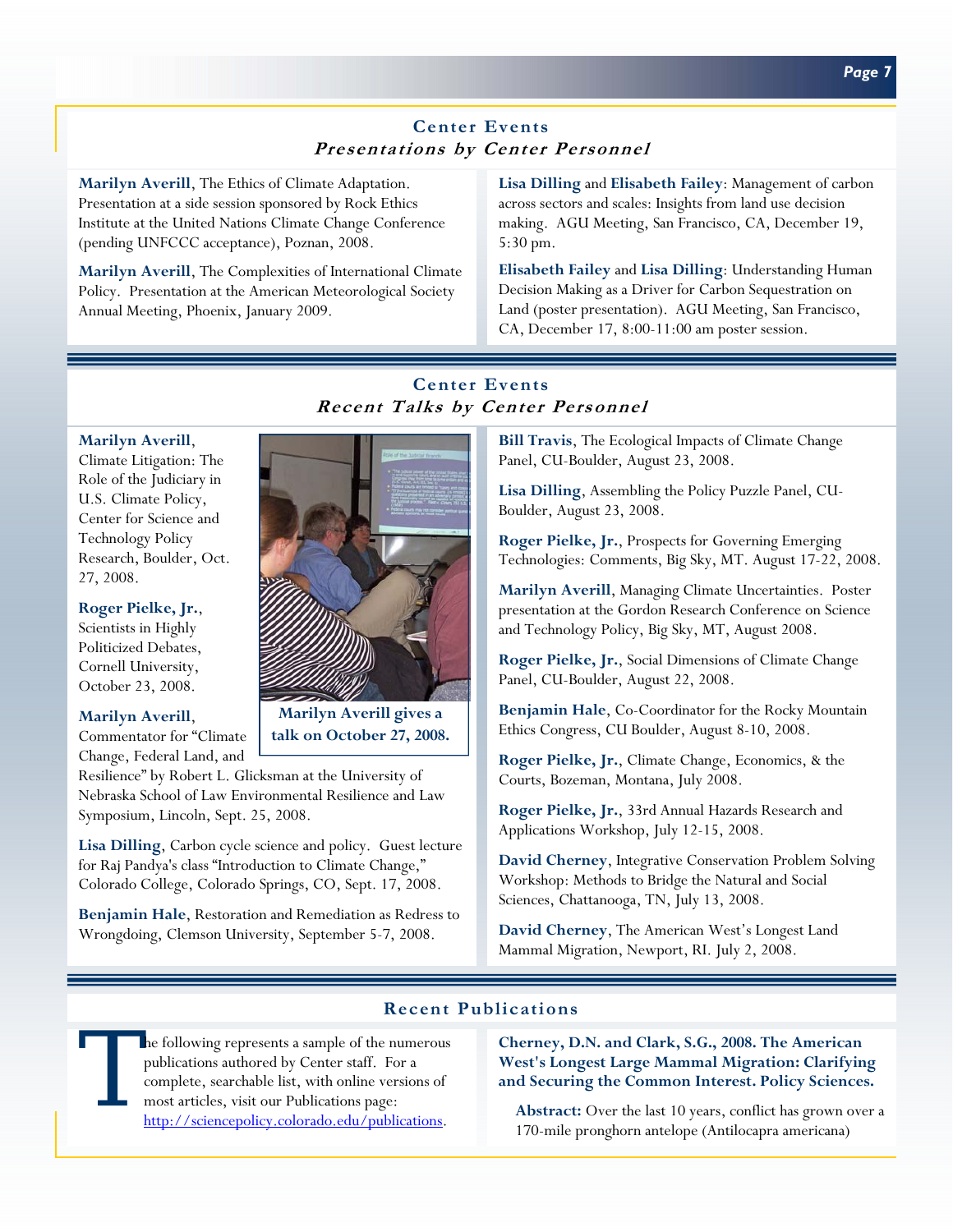## **Recent Publications Continued**

migration between Grand Teton National Park and the Upper Green River Basin in western Wyoming. Resolving conflict in the common interest is proving difficult. This movement is the longest mammal migration in the lower 48 states, spanning the jurisdiction of three federal agencies, three Wyoming counties, and over 40 private landowners. In addition, there are over ten non-



governmental conservation organizations, two major state agencies, Wyoming's executive office, and many citizens involved in the issue. There are three major problem definitions serving the beliefs of participants: the ecological-scientific (conservation biologists, environmentalists), local rights (local control, property rights), and cultural value (historic, western heritage) definitions. These definitions challenge the social and decision making processes of regional communities and government agencies. Underlying the problem of securing the common interest are the highly fragmented patterns of authority and control, misorganized arena(s), and parochial perspectives of many participants. Options promoted by participants can be loosely classified as top-down (government, expert driven) versus bottom-up (local,

practice-based) approaches and reflect preferences for the distribution and uses of power and other values. Given the social and decision making context of this case, the bottomup, practiced-based approach would likely best secure a common interest outcome…**read more at:** 

http://www.springerlink.com/content/t8074h12475741 48/?p=415bf45c8fec481c8151bf56110b0a77&pi=0.

**Pielke, Jr., R.A., 2008. Science and Politics: Accepting a Dysfunctional Union. Harvard International Review, Summer, pp. 36-41.** 

Excerpt: Dan Sarewitz, professor of science and society at Arizona State University, argues that we should fully expect politicians to politicize scientific information



because "that is their job...and this—like the second law of thermodynamics—is not something to be regretted, but something to be lived with." Sarewitz's assertion flies in the face of many recent discussions on science and politics, focusing predominantly on the actions of President George W. Bush, which are characterized in ample portions by both blame and regret…read more at:

http://sciencepolicy.colorado.edu/admin/publication\_file s/resource-2710-2008.19.pdf.

## **S&T News**

latest publication

## **Colorado Foundation** for Water Education

mouncing the **Colorado Foundation**<br>
latest for **Water Education**<br>
from the Colorado Foundation for Water<br>
Education, the Citizen's Guide to Colorado Climate Change. from the Colorado Foundation for Water The Guide was authored by multiple experts in the field, and contains details on current climate change research in Colorado, including:

- Possible impacts to sectors such as recreation, water supply, agriculture, environmental health and more
- Background on climate models and their strengths and weaknesses
- How Colorado is currently adapting to climate variation
- Historic information on Colorado's climate and its extremes

This beautiful, full-color, 46 page publication is the perfect way to learn the basics about Colorado's climate, its variability and the potential impacts of climate change. It is available to preview or purchase at http://www.cfwe.org. As always, Foundation members receive a discount.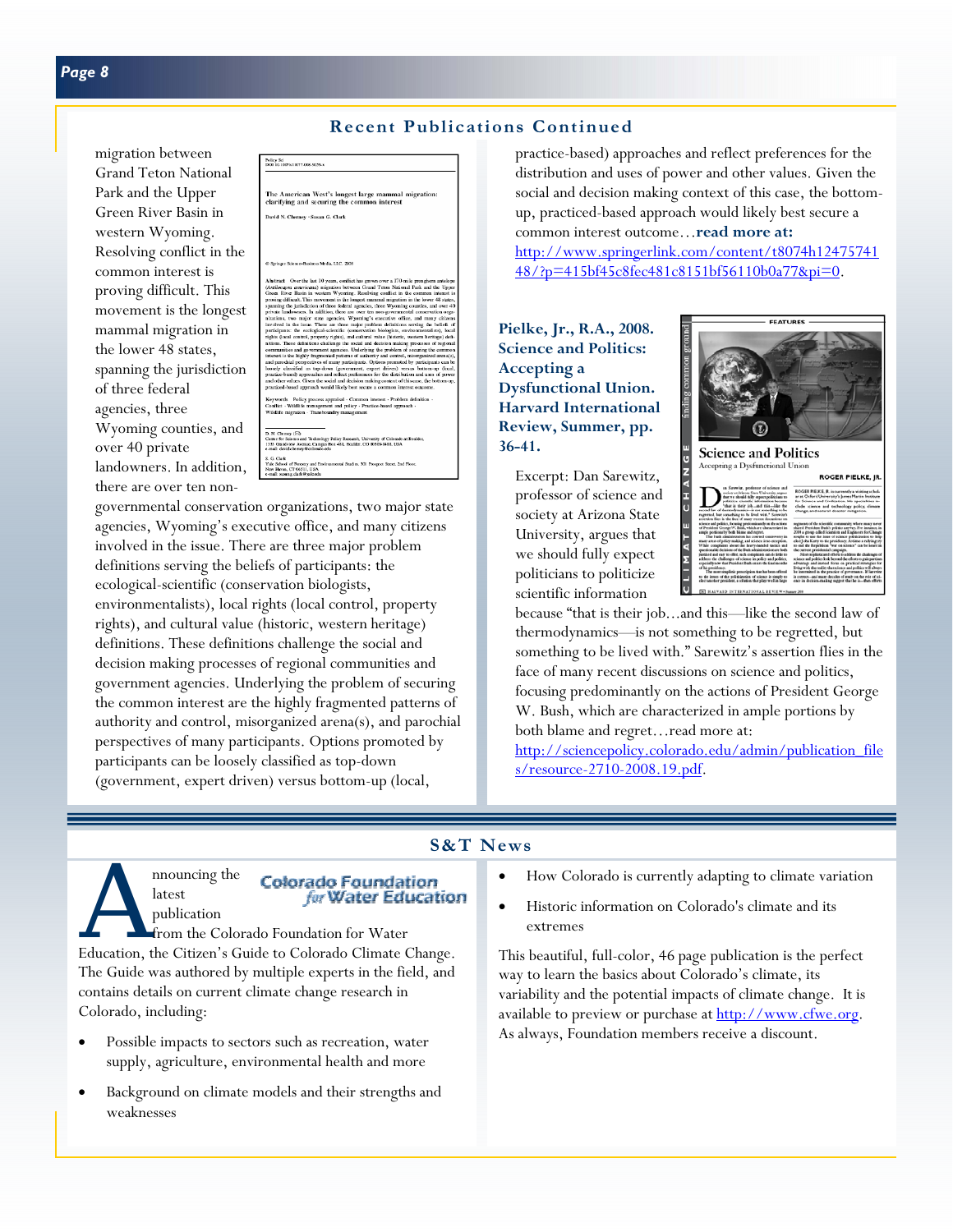# **S&T Opportunities Fellowships**

- **AAAS Science & Technology Policy Fellowships**, http://www.fellowships.aaas.org
- **The Centre for Applied Ethics/Science Project**, http://www.ethics.ubc.ca/upload/job-pdf-AGIP-fall% 202008.pdf
- **Udall Foundation 2009 Environmental Public Policy & Conflict Resolution Dissertation Fellowship**, http://www.udall.gov
- **Christine Mirzayan Science and Technology**  Policy Graduate Fellowship program, http:// www7.nationalacademies.org/policyfellows/
- **The University of California, Berkeley Ciriacy-Wantrup Postdoctoral Fellowships in Natural Resource Economics and Political Economy**, http://research.chance.berkeley.edu/page.cfm?id=184

## **S&T Opportunities Jobs**

- **Associate Program Officer Div on Earth & Life Studies**, http://sciencepolicy.colorado.edu/students/ job\_10\_14\_08.pdf
- **Environmental Policy Program Director, Carl Vinson Institute of Government**, http:// sciencepolicy.colorado.edu/students/job11\_14\_08.pdf
- **Public Policy and Energy, University of Michigan**, http://www.fordschool.umich.edu and http://www.energy.umich.edu/

## **Postdoctoral Position in Science, Technology and Society**



**HARVARD Kennedy School** JOHN F. KENNEDY SCHOOL OF GOVERNMENT

Government and the School of Engineering and Applied Sciences (SEAS) at Harvard University are seeking to hire a Postdoctoral Fellow with expertise in Science, Technology and Society (STS). The one-year position is renewable for a second year and will carry a teaching load of one



**To Subscribe to Ogmius use the on-line form at: http://sciencepolicy.colorado.edu/ogmius/subscriptions.html**

**Or send an email to: ami@cires.colorado.edu**

# **and include the following information:**

- *Name*
- *Interests and Needs*
- *Organization*
- *Email Address*
- *How you heard about Ogmius*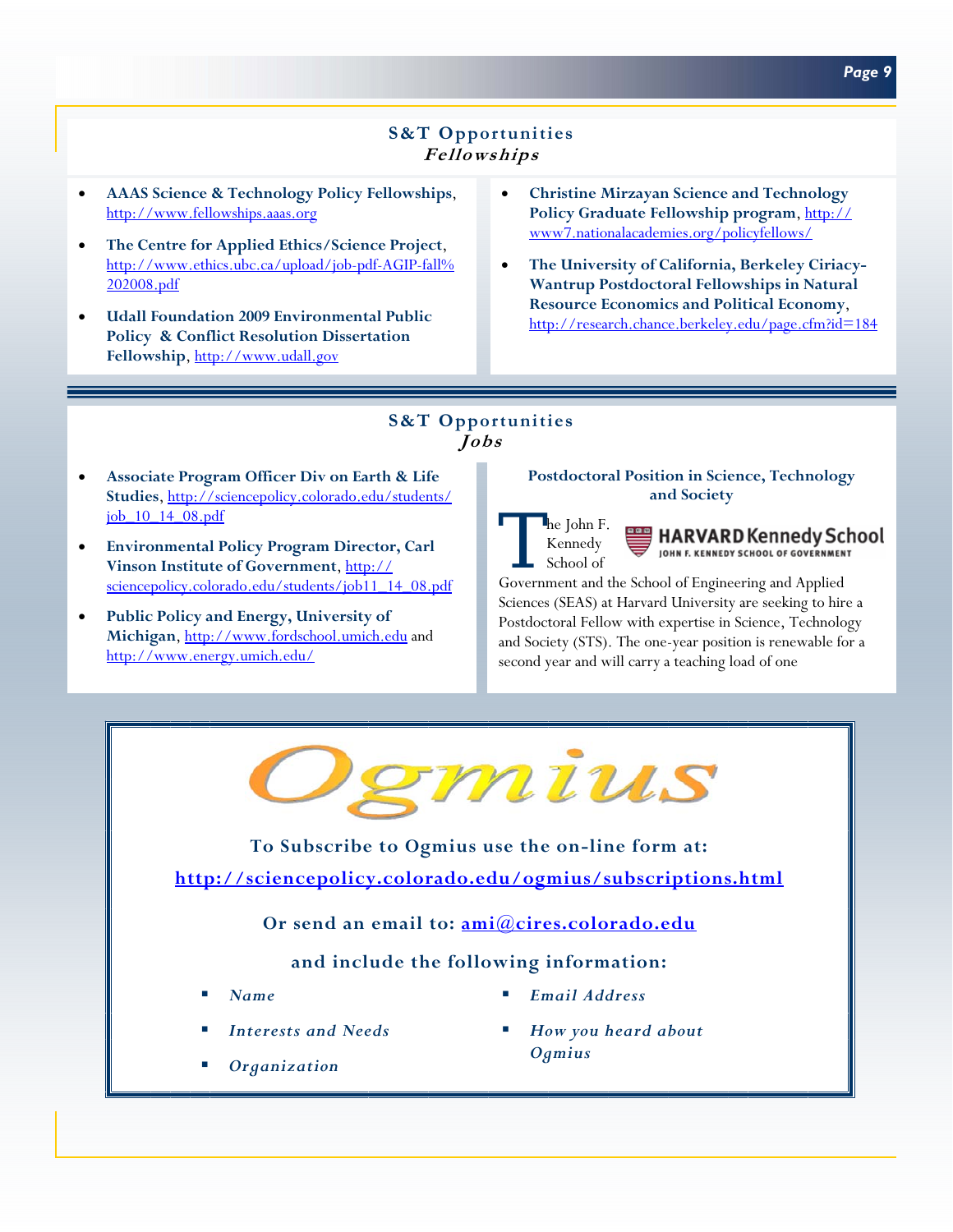undergraduate course in Technology and Society; the successful candidate will also assist in STS Program activities and build links between STS and SEAS. Candidates should be qualified to carry out research on the social implications of one or more aspects of engineering or applied sciences, such as information and communication technologies, biotechnology, or nanotechnology. Areas of specialization might include studies of innovation; risk and regulation; intellectual property; new research partnerships and research governance; or ethical issues in technological R&D. Research experience on comparative, international and global issues is especially welcome. Interdisciplinary teaching experiences are extremely desirable. Candidates should hold a Ph.D. or equivalent degree in an appropriate field, including science and technology studies, sociology, law, political science, economics, or engineering. Interested candidates should submit a curriculum vitae, a cover letter with a statement of research interests, a writing sample or representative publication, and three letters of recommendation in paper copy to Professor Sheila Jasanoff, Director, Program on Science, Technology and Society, Harvard University, John F. Kennedy School of Government, 79 John F. Kennedy Street, Cambridge, MA 02138.

Review of applications will begin on January 15, 2009 and continue until the position is filled. Applications from women and minorities are especially encouraged. Harvard University is an Equal Opportunity, Affirmative Action Employer.

## **University of Minnesota, Morris Assistant Professor, Environmental Policy**

The University of Minnesota, Morris, seeks to fill a<br>
tenure-track position in support of a new<br>
Environmental Studies major. The position starts<br>
Annual 17, 2000, and is near to prelisents within tenure-track position in support of a new August 17, 2009, and is open to applicants within a traditional social science discipline, as well as to those with relevant interdisciplinary social science training (such as Public Policy or Environmental Studies). For more information, please contact Dr. Pete Wyckoff at wyckoffp@morris.umn.edu or 320-589-6347.

## **University of Minnesota, Morris Assistant Professor American Politics/Comparative Politics**

The University of Minnesota, Morris, seeks to fill a tenure-track position in Political Science with specialization in American and Comparative Politics starting August 17, 2009. For more information, please contact Dr. Paula O'Loughlin at oloughpl@morris.umn.edu or 320-589-6205.

# **S&T Opportunities Fourth Annual Summer Academy on Social Vulnerability**

Exploration Marian School Contract of the UNIVERS and United Nations University Environment and Human security proudly Foundation and United Nations





announce the fourth annual Summer Academy on Social Vulnerability. The theme of 2009 Summer Academy will be "Tipping Points in Humanitarian Crises".

Qualified PhD candidates who have an interdisciplinary focus and are working on dissertations related to environment, social vulnerability, disaster risk reduction, resilience and institutional management and change, are invited to apply for the 2009 Summer Academy by **15 January 2009**. Most participants are expected to be PhD students, ideally in their second or third year. However, a few places will be reserved for practitioners who wish to take a step back from their

operational work to engage with young researchers on this strategic issue. Applications are submitted online at http:// www.ehs.unu.edu</u>. The event will be chaired by the current Chair/Director of the 2009 Academy, Prof. Dr. Thomas E. Downing, and Co-director Mohamed Hamza.

You can download the Call for Applications PDF with detailed descriptions of the academy´s purpose, format and the attending experts as well as the learning objectives and requirements at: http://www.ehs.unu.edu/file.php?id=544.

For more information see: http://www.ehs.unu.edu and http://www.munichre-foundation.org.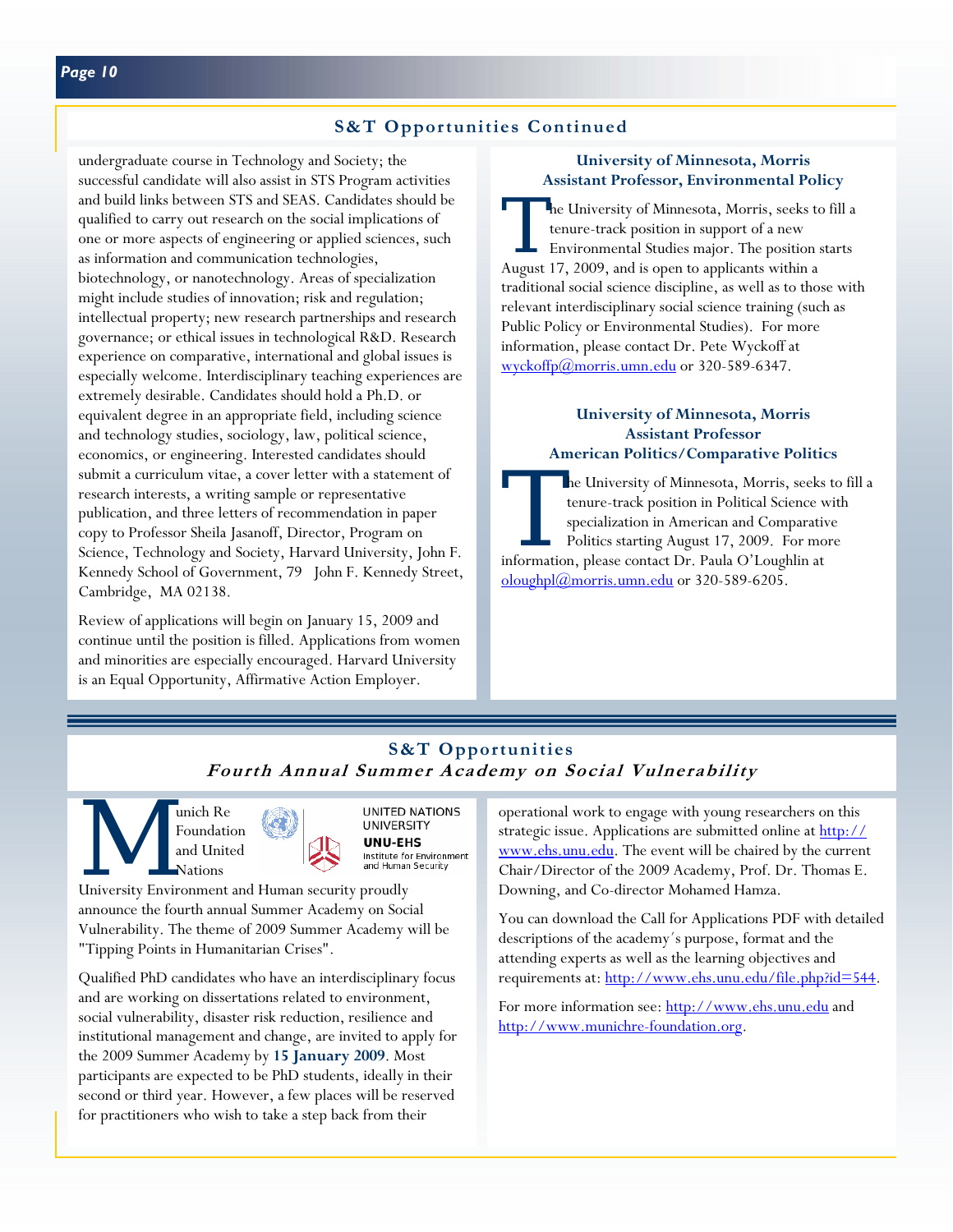## **S&T Opportunities Environmental Policy: A Multinational Conference on Policy Analysis and Teaching Methods**

**Environmental Policy: A Multinational Conference on Policy Analysis and Teaching Methods** 

**11-13 June, 2009 - KDI School of Public Policy and Management - Seoul, South Korea** 

## *An International Conference Co-Sponsored by APPAM*

PPAM is co-<br>sponsoring the special internet convened by sponsoring this special international conference being convened by the KDI

**Association for Public Policy Analysis and Management** 

School of Public Policy and

Management and the University of Maryland School of Public Policy.

A limited number of grants covering the cost of travel, accommodation, and registration are available for participants living in low income countries in Asia. Applications for the grants must be made through the KDI School of Public Policy and Management. To contact the school for more information, select "Korea Conference-General" on the APPAM email contact form: http://www.appam.org/about/ contact.asp. Additional information will be posted on the separate pages for registration: http://www.appam.org/ conferences/international/korea2009/register.asp and housing/travel: http://www.appam.org/conferences/ international/korea2009/travel.asp.

### **Conference Theme:**

## *Environmental Policy: a Multinational Conference on Policy Analysis and Teaching Methods*

Asia's growing economic and geopolitical importance has led to increased interest in its environmental policies. How, for example, do the diverse countries of the region frame and respond to questions of pollution, climate change, urban planning, environmental regulation, transboundary environmental disputes, and so forth?

As these issues rise on national agendas, graduate schools in the region are developing and strengthening their environmental policy concentrations to prepare the next generation of environmental policy analysts, managers, teachers, and scholars. In this context, how should graduate environmental policy curricula be designed, and what teaching methods should be used to ensure the highest quality of graduates? Graduate public affairs schools elsewhere have been grappling with similar challenges, and cross pollination may facilitate the global institutional evolution of environmental

#### policy education.

To explore these and related topics, the KDI School of Public Policy and Management and the University of Maryland School of Public Policy, in collaboration with the Association for Public Policy Analysis and Management (APPAM), will hold a conference in Seoul, South Korea from 11 June (starting with dinner) through 13 June 2009. The conference is designed to attract a worldwide audience, including academics and professionals from universities, think tanks, government agencies, the private sector, civil society, and beyond. Papers should address issues of environmental policy or graduate environmental policy education. Papers focusing on Asia or taking a comparative perspective are particularly appropriate. The conference will also accept papers addressing a wide range of national, regional, and global issues.

### **Call for Papers:**

Papers are solicited in two separate categories: environmental policy, and graduate education in environmental policy. Cross-national and comparative papers are encouraged. All proposals will be submitted online through the APPAM website with a tentative deadline of 7 January 2009. The page for paper proposals offers a list of information that must be included in each proposal including contact information for the person submitting the proposal, a listing of all authors, specific proposal topic categories, and an abstract of up to 8000 English characters in length. Please note that English will be the official language for the conference and papers and presentations are expected to be delivered in English.

To view the call for papers as issued through the University of Maryland please see: http://www.welfareacademy.org/ pubs/international/epckdi/.

All proposals will be submitted online: http:// www.appam.org/conferences/international/korea2009/ proposals.asp. Inquiries about proposals should be sent to:

Dr. Peter Balint, Program Coordinator and Editor George Mason University, Fairfax, Virginia, USA E-mail: Please select "Korea Conference-Program" on the APPAM contact form: http://www.appam.org/about/ contact.asp

Phone: +1-703-993-1404

Notifications of acceptance/rejection for the conference are posted on the APPAM website, and all persons who submit proposals have received the necessary login codes to access the notifications: http://www.appam.org/conferences/ international/korea2009/notifications/default.asp.